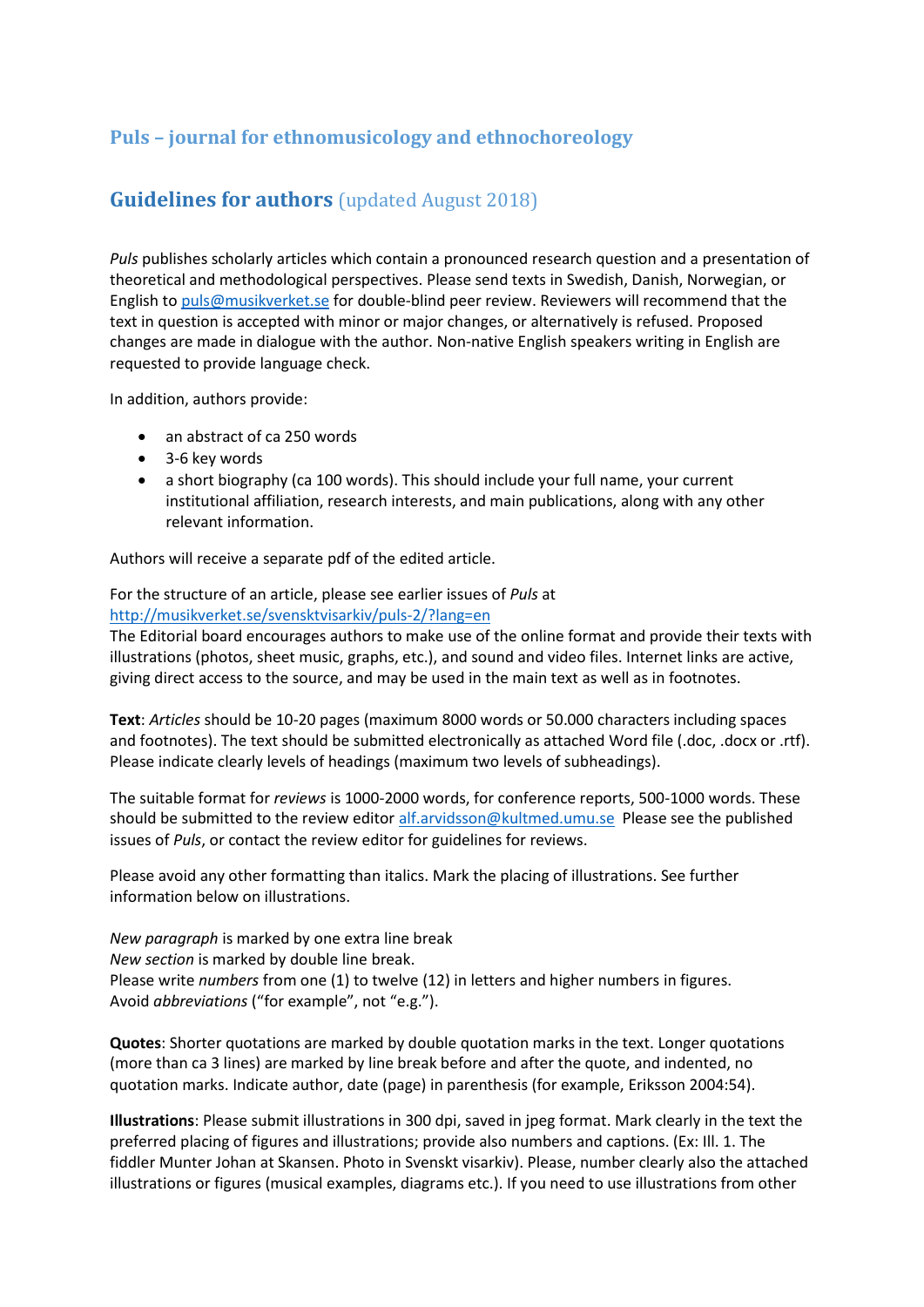sources, ensure that you have permission; you will have to prove you have the right to use these images.

**Footnotes and references**: Please use footnotes for comments and extensive source information. The author-date system should be used for in-text citations.

## **References**

"References" is the term used for all material which is used in an article. Please indicate different kinds of source material in the following order:

**Non-printed material** (archive material, interviews, sound recordings, videos, radio programmes etc.)

**Internet sources** (Internet material other than e-publications (that is, books or articles published on the Internet). Indicate web address and date of access in the form "last accessed 25 October 2016". An analogue or digital print should also be kept by the author.

**Printed sources and literature** (articles, books, e-publications etc.)

## **Examples of references**

## **Non-printed material**

### **Archival material**

Interview with XX 2008-08-08.

#### *Svenskt visarkiv: Folkmusikkommissionens material*

M 115 (Notbok för flöjt, Carl G. Thomason). Containing repertoire transcribed by the musician himself. Provenance: Malmö, Skåne. Dating: 1840). <http://fmk.musikverket.se/browsevol.php?lang=sw&by=katalogid&katalogid=M+115&bildnr=00001> (last accessed 25 January 2016)

*Svenskt visarkiv,* archival recordings: Tyra Karlsson SVA BA 0136, 1581-1584.

#### **Phonograms**

Tullberg, Markus & Ralsgård, Andreas: *Traditional Flute Music from Sweden* (Kap Syd KAPCD001) 2010. Transjoik 2001: *Meavraa*. Warner Music Sweden CD-8573-85273-2.

#### **Internet Sources**

Fjellheim, Frode 2014. "Composer Frode Fjellheim on Frozen's native spirit". An interview with Frode Fjellheim by Jérémie Noyer for Animated Views, 18 March 2014, available at <http://animatedviews.com/2014/composer-frode-fjellheim-on-frozens-native-spirit/> (last accessed 4 October 2015).